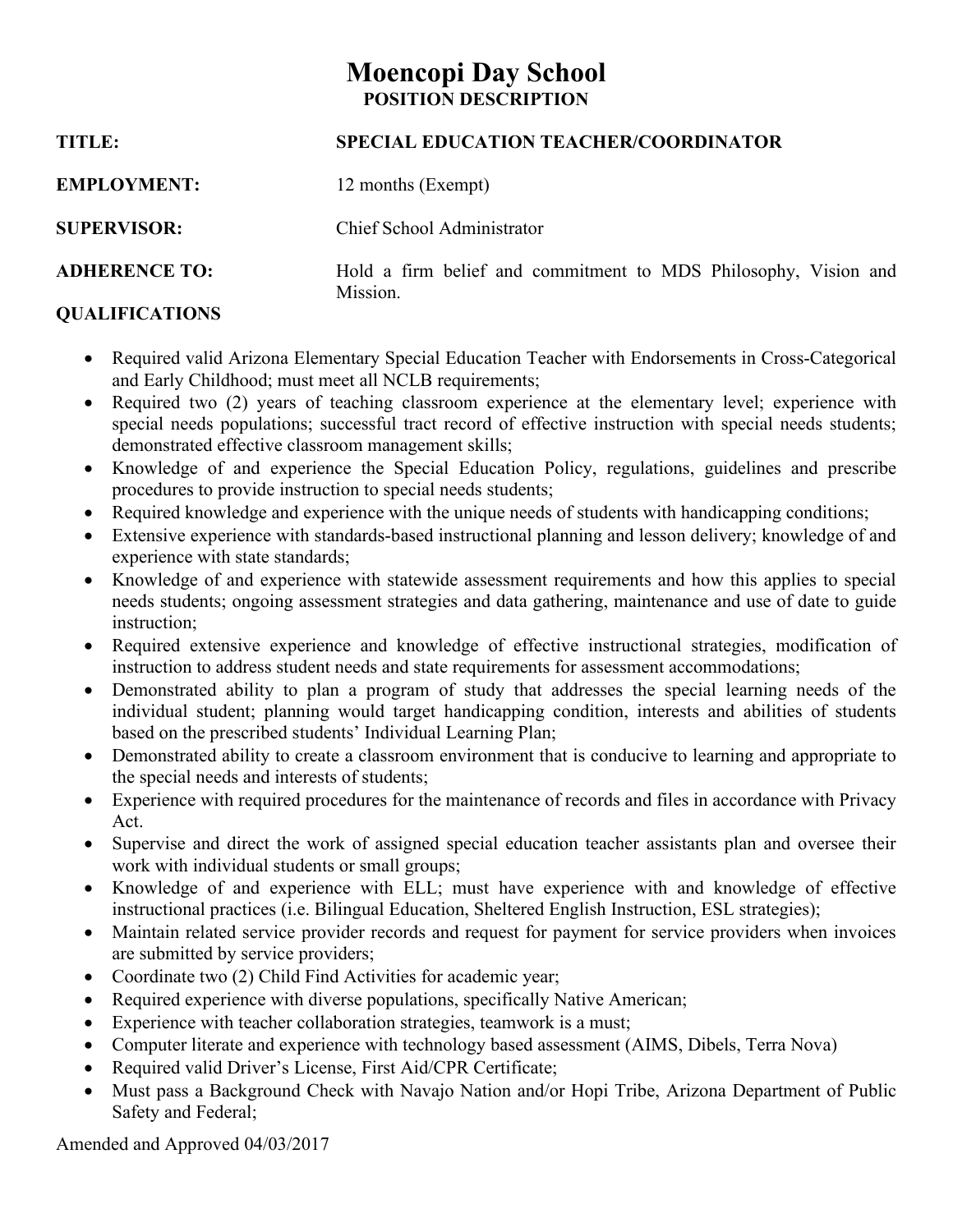- Must in their background reference check, demonstrate successful, positive, multi-year employment and performance of duties at each of the last three (3) employment positions.
- Hopi/Native American Preference.
- Excellent communication skills; ability to communicate and work well with staff, students, parents, and community.

### **RESPONSIBILITIES CURRICULUM AND INSTRUCTION**

- **CURRICULUM.** Know and be guided in the curriculum guide of the school and how this curriculum needs to be modified to address the special needs student population. Know and use clearly articulated learning targets – ones that are vigorous concepts, generalizations or procedures rather than only statements of daily classroom objectives. Know the Arizona State standards and the alignment to the instruction and assessment components;
- **LESSONS PLANS.** Maintain a plan book of daily instruction based on school curriculum guides and emergency plans in the even of illness. Complete daily lesson plans and submit for approval with the specified time. Plan and use instructional strategies that best address the handicapping condition of special needs students (i.e. Differentiated Instruction & Sheltered English Instruction) that will address the needs of diverse learners – special needs and ELL.
- **OBJECTIVES.** Establish and communicate to students well-defined objectives for each lesson, including related projects and activities. Know how to plan instruction in a manner that maximizes student learning for the diverse learner – Special Needs and ELL student;
- **INSTRUCTION.** Be responsible for an instructional program and the use of teaching methods which consider the unique needs of Special Needs;
- **ASSESSMENT.** Use a range of assessment methods to clarify the student's, status, specifically the Special Needs, relative to the learning targets and generate the necessary data or information to help the learner achieve these targets; identify needed modifications and accommodations;
- Evaluate and provide individual student progress reports on regular basis and keep requisite records. Justify promotions, retentions and special program recommendation;
- Administer technology based assessment; analyze and used assessment data to develop instruction and monitor student progress;
- **PARENT CONFERENCES.** Meet with parents as required advising them concerning student needs and progress; conduct required Individual Evaluation Plan meetings within specified timelines;
- Be responsible for the supervision of students at all times;
- Be responsible for enforcing school approved discipline plan;
- Identify and refer unusual student behavior to appropriate specialists; report to the nurse and injury or illness to a student;
- Know and follow school regulations regarding emergency and safety procedures;
- Responsible for performing those duties which protect the health and safety of students and employees;
- Will make collaborative efforts to assist in reaching school improvement goals.
- Will spend additional time with MDS students within and outside classroom to reach AYP;
- Will be in daily attendance of 90% or better on a monthly basis.

## **OTHER REQUIRED RESPONSIBILITIES**

Amended and Approved 04/03/2017